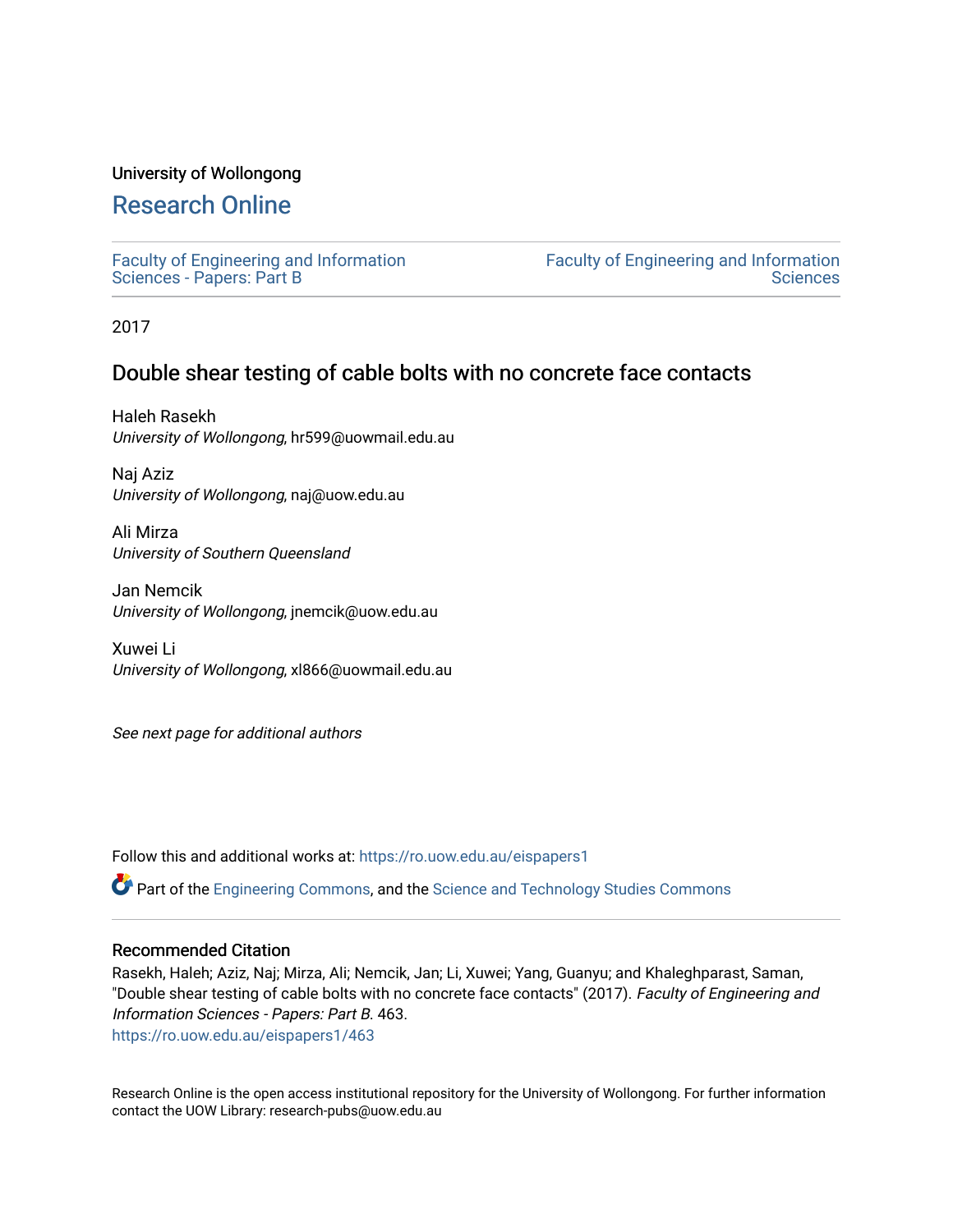# Double shear testing of cable bolts with no concrete face contacts

### **Abstract**

A new series of double shear tests were carried out using a newly modified double shear apparatus which prevented contacts between concrete block surfaces during shearing. 13 double shear tests were carried out using 21 mm diameter 19 (9 x 9 x 1) seal construction wire strand cable (also called Superstrand cable), Plain SUMO, Indented SUMO, Spiral MW9 and Plain MW10 cable bolts. These cables were tested subjected to different pretension loads. Concrete blocks with Uniaxial Compressive Strength (UCS) of 40 MPa and Stratabinder grout were used for all the tests to maintain test consistency. The results show that the peak shear load and the corresponding shear displacement decrease by increasing the pretension load of the tested cable. The Ultimate tensile strength, lay length, number of wires and cable bolt surface profile type (plain and spiral/indented) are important factors in total shear strength of the cable bolt.

### **Disciplines**

Engineering | Science and Technology Studies

### Publication Details

Rasekh, H., Aziz, N., Mirza, A., Nemcik, J., Li, X., Yang, G. & Khaleghparast, S. (2017). Double shear testing of cable bolts with no concrete face contacts. Procedia Engineering, 191 1169-1177. Ostrava, Czech Republic ISRM European Rock Mechanics Symposium EUROCK 2017

### Authors

Haleh Rasekh, Naj Aziz, Ali Mirza, Jan Nemcik, Xuwei Li, Guanyu Yang, and Saman Khaleghparast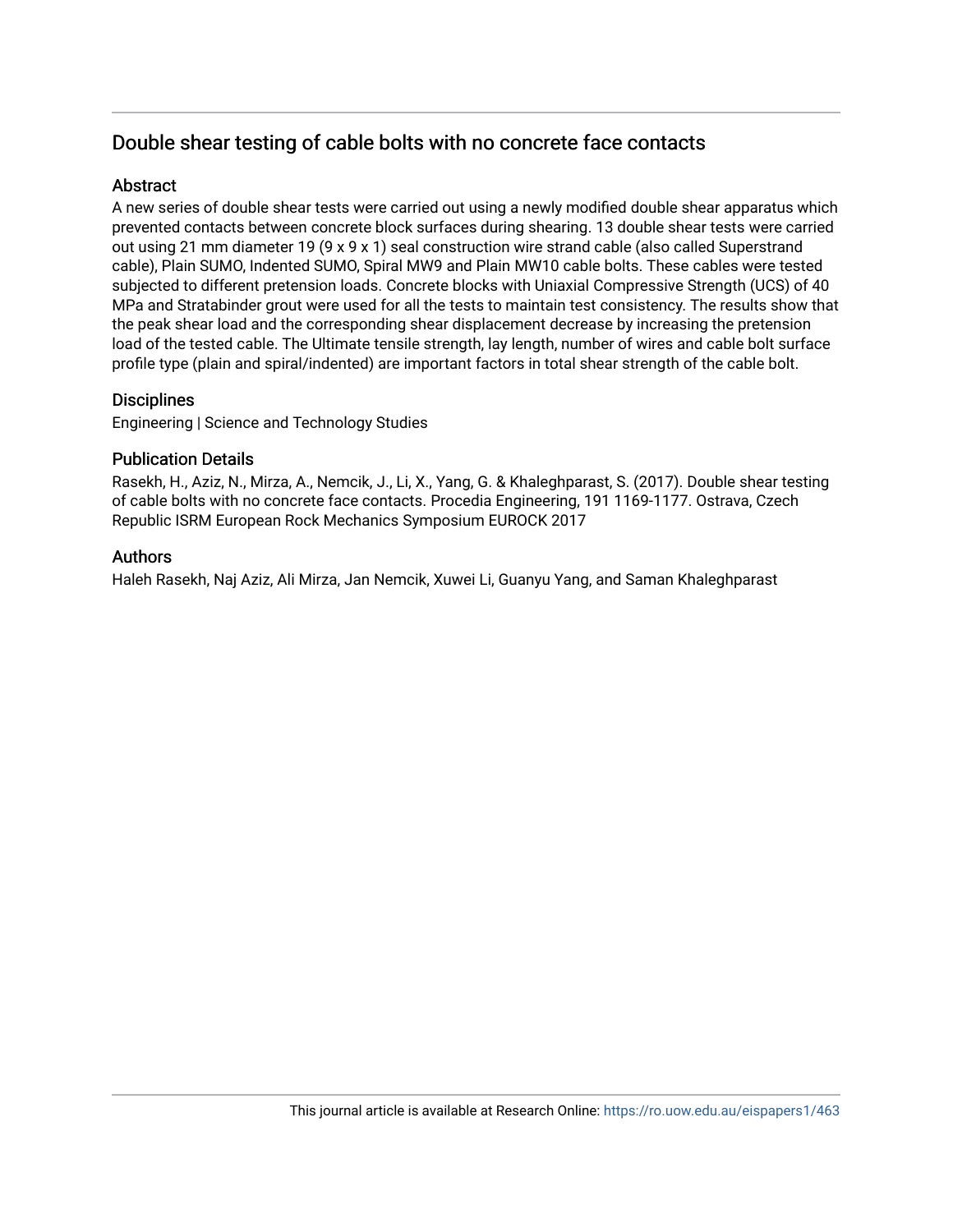



Available online at www.sciencedirect.com



Procedia Engineering 191 (2017) 1169 - 1177

www.elsevier.com/locate/procedia

**Procedia** 

**Engineering** 

### Symposium of the International Society for Rock Mechanics

# Double Shear Testing of Cable Bolts with No Concrete Face **Contacts**

Haleh Rasekh<sup>a</sup>, Naj Aziz<sup>a,\*</sup>, Ali Mirza<sup>b</sup>, Jan Nemcik<sup>a</sup>, Xuwei Li<sup>a</sup>, Guanyu Yang<sup>a</sup>, Saman Khaleghparast<sup>a</sup>

<sup>a</sup> School of Civil, Mining and Environmental Engineering, University of Wollongong, Northfields Ave, Wollongong 2500, Australia **b**<br><sup>b</sup>School of Civil Engineering and Surveying, University of Southern Queensland, West St. *School of Civil Engineering and Surveying, University of Southern Queensland, West St, Darling Heights, Toowoomba 4350, Australia* 

#### **Abstract**

A new series of double shear tests were carried out using a newly modified double shear apparatus which prevented contacts between concrete block surfaces during shearing. 13 double shear tests were carried out using 21 mm diameter 19 (9 x 9 x 1) seal construction wire strand cable (also called Superstrand cable), Plain SUMO, Indented SUMO, Spiral MW9 and Plain MW10 cable bolts. These cables were tested subjected to different pretension loads. Concrete blocks with Uniaxial Compressive Strength (UCS) of 40 MPa and Stratabinder grout were used for all the tests to maintain test consistency. The results show that the peak shear load and the corresponding shear displacement decrease by increasing the pretension load of the tested cable. The Ultimate tensile strength, lay length, number of wires and cable bolt surface profile type (plain and spiral/indented) are important factors in total shear strength of the cable bolt.

© 2017 Published by Elsevier Ltd. This is an open access article under the CC BY-NC-ND license (http://creativecommons.org/licenses/by-nc-nd/4.0/). *Keywords:* Cable bolt; double shear test; pretension; cable debonding Peer-review under responsibility of the organizing committee of EUROCK 2017

#### **1. Introduction**

Mining in Australia is one of the safest industries but there are still some fatal accidents. The number of deaths was 10, 13 and 13 in 2013, 2014 and 2015 respectively [1]. The current emphasis is to towards zero fatality Therefore, one of the greatest concerns to designers and engineers during and after excavation is the stability of

<sup>\*</sup> Corresponding author. Tel.: +61-2-4221-3449; fax: +61-2-4221-3238. *E-mail address:* naj@uow.edu.au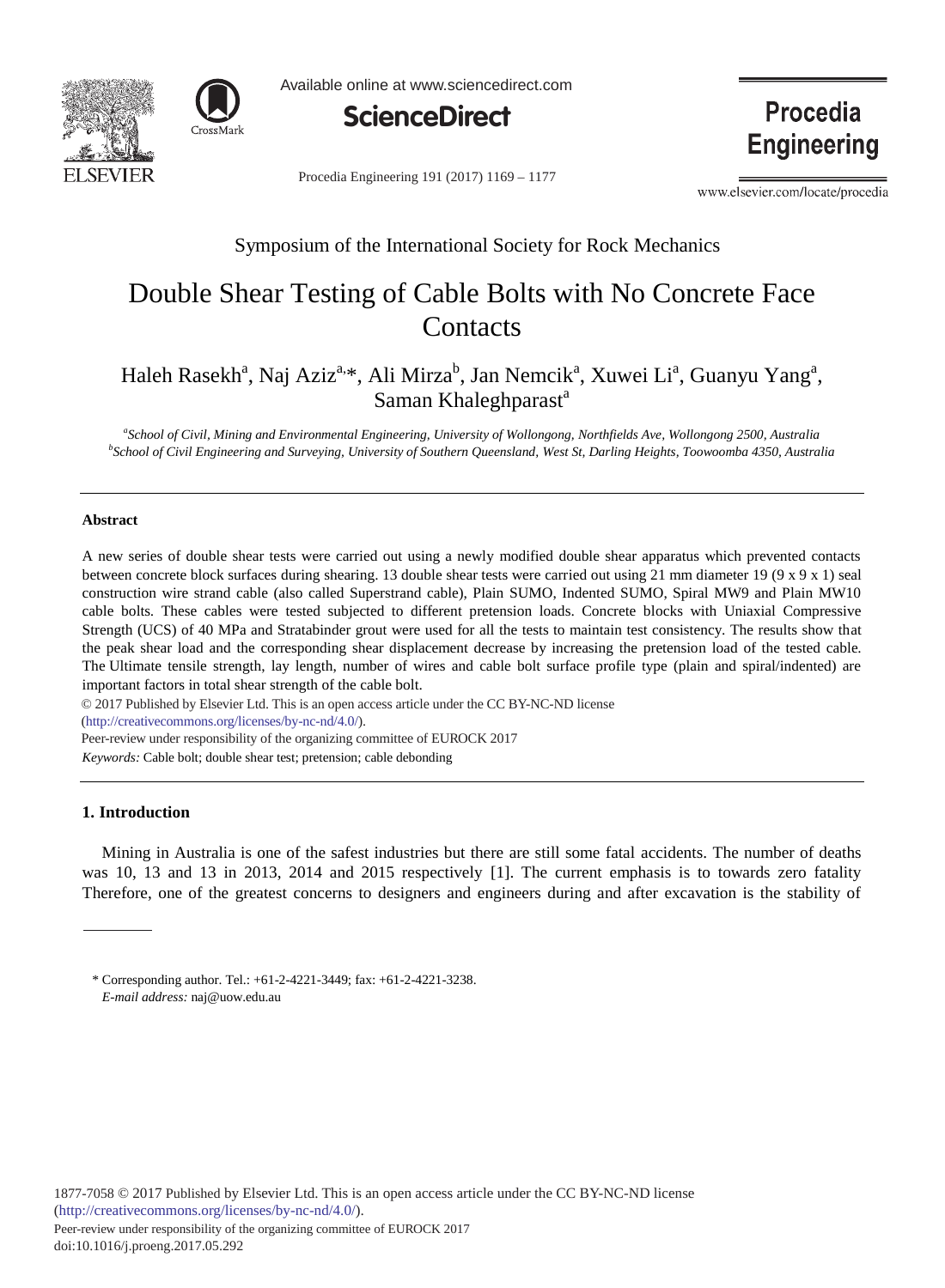underground excavations and surface mining slopes. It is important for designers to understand and have views on various forms of instability and the mechanisms of failures and associated conditions to support the unstable surfaces by installing various types of cable bolts for effective ground stabilization.

The application of cable bolts as a secondary support system is a growing trend in underground coal mines worldwide [2].The first type of cable bolts used in mines consisted of seven high tensile strength and pre-stressed wires, which were arranged in the strand with plastic spacers. The plain strand cable bolts with poor load transfer properties due to smooth and straight profile wires were initially introduced to mines, as a temporary means of rock reinforcement. Over the years, a number of modifications has been introduced to the plain strand cable, such as strand surface profiling and indentations [3], double plain strand [4], epoxy-coated strand [5], fiberglass cable bolt [6], birdcage strand [7], bulbed strand [8], and nutcage strand cable bolts [9]. These various types of cable bolt have been incorporated to improve the load transfer capacity as permanent ground reinforcement.

While the Australian mines use a variety of cables to suit ground condition, the trend, in recent years in both Canada and in the USA has been to down size the cable dimensions to less than 20 mm diameter. According to Tadolini [10], the most popular cables used in the USA are15 mm (0.6 inch) diameter strand (30 t capacity) and 18 mm (0.7 inch) diameter strand (nominal 40 t). They are both 7 wire strand (King-wire and 6 outer wrap wires). There are very few high strength strand cable bolts sold in the US or Canada, because of cost. In 2016, 1.32 million of 15.25 mm (0.6 in) diameter cable bolts and 25,000 of 18 mm (0.7 in) cable bolts were sold in the US.

Axial, shear or the combination of axial and shear failure are different mechanisms of failure of cable bolts. A combination of both axial and shear failures typically occurs in situ. Strength characteristics of cable bolts are important factors in the axial failure of cable bolt in comparison with the strength of grout and rock mass [11]. When the strength of cable bolt is lower than the optimum required support, the cable bolt fails. The amount of shear in the bolt-grout surface is higher than the grout-rock surface because of smaller effective area. Pull out and shear tests (single and double shear tests) are the known methods of evaluating the performance of cable bolts. Pull testing has been conducted over the years by researchers to determine tensile failure and load transfer capacity of cable bolts and rock bolts [12–24].

Fifteen single shear tests using various concrete grades, three steel sizes and four different angles for stirrup were conducted by Dulacska [25] to assess bolt action in cracked concretes. Stillborg [26] conducted a series of single shear tests to determine the shear behaviour of fully grouted cable bolts. It was found that when the angle of cable bolt to the joint surface is 45° compared with 90°, the shear resistance of the grouted cable bolt was significantly higher. Also, the maximum of shear resistance in the cable bolt occurred at 10 mm of shear displacement. Four modes of failure of a fully grouted cable bolt were reported by Thomas [22] and include; failure at cable to grout interface, failure through grout column, failure at grout to rock interface and failure through rock around borehole wall. The first two failure modes are not common while the third and fourth failure modes are common; however, the cable bolt failure is the most common mode. Goris et al. [27] conducted a series of direct shear tests on 15.25 mm (0.6 in) diameter cable bolts with 26 mm hole diameter using concrete blocks with 69 MPa strength and the joint surface area of  $0.078$  m<sup>2</sup>. The result from the single shear test was higher than the double shear test for the same type of cable bolt.

Craig and Aziz [28] conducted a series of double shear tests on 28 mm TG hollow strand cable bolt. Cable bolts are under tensile and shear load in mines because of the roof deformation loads; therefore, two tests were conducted to investigate the shear behaviour of cable bolts in different displacement limitation and initial pretension loads. Developed in 2007, the Jennmar TG cable is a 630 kN (63 t) post grouted cable bolt with 9 wire strand (each element is 7 mm in diameter), which surrounds a 14 mm hollow steel core tube. The initial pretension loads of cable bolts were 50 kN (5 t) and 90 kN (9 t) respectively. Shear Tests were carried out using a 50 MPa concrete blocks. The shear displacement for the first test was limited to 50 mm, with the vertical shear load reaching 900 kN, the pretension load increasing to 238 kN and with no cable bolt failure. The cable failed in the second test at 60 mm shear displacement. The cable shear failure load was 1354 kN with the cable axial load reaching 385 kN. It was observed that the majority of strand wires failed in tension and there were some in the combination of shear and tensile failures. Aziz et al. [29] investigated the performance of 19 wire 21.8 mm diameter of plain and spirally profiled Hilti cable bolts subjected to double shear tests. The result for the plain cable bolt was higher than the spiral cable bolt because of reduction in the strength of spiral cable. The result of the double shear test was also compared with the single shear test recommended by British Standard [30]. It was found that the single shear test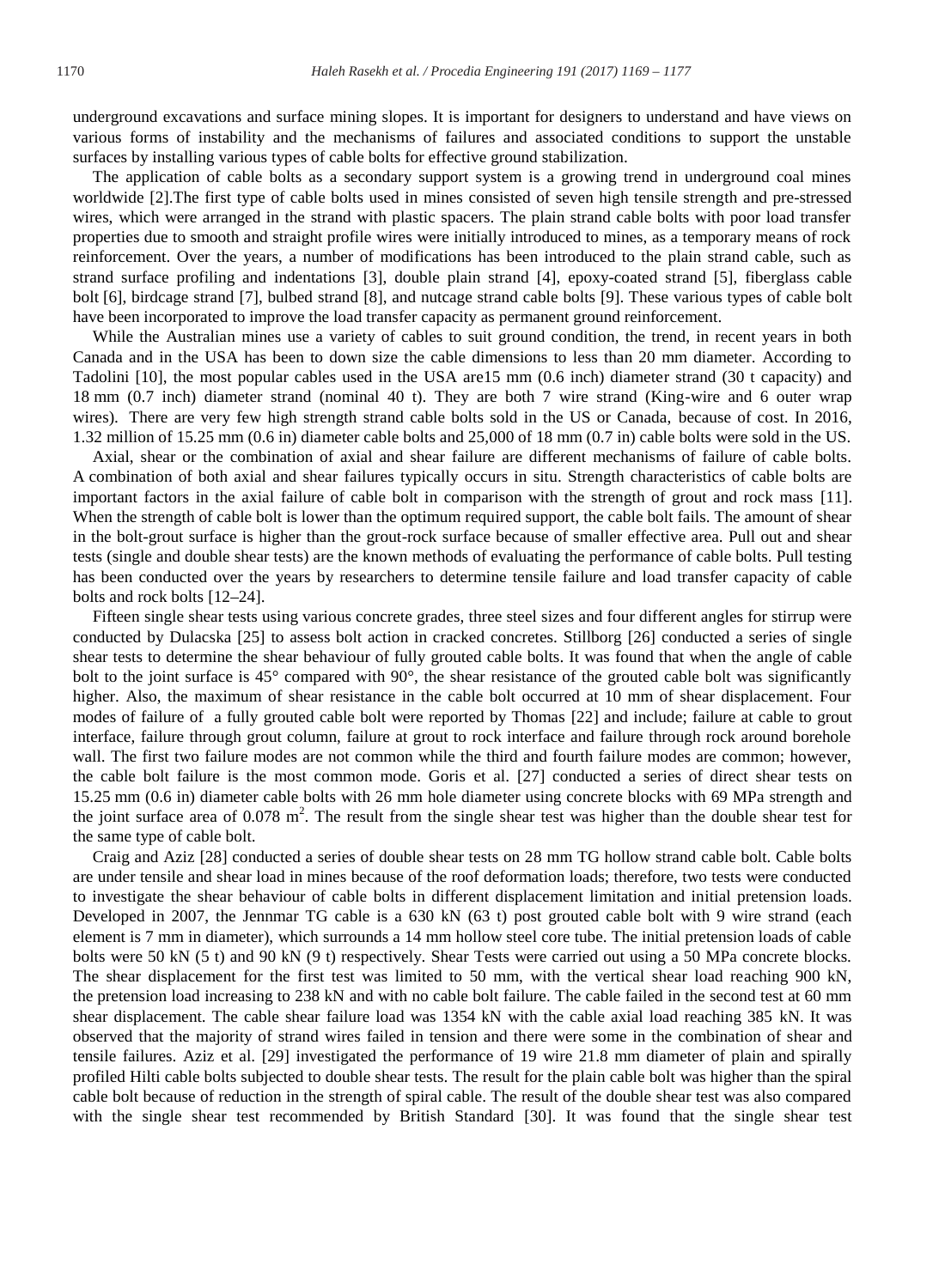underestimated the shear strength of 21.7 mm, 19 wire  $(9 \times 9 \times 1)$  cable bolt Rasekh et al. [31] studied the contact surface area of the concrete joints during shearing. It was observed that the contact surface area can vary between 70–90% of the total surface area. Aziz et al. [32] proposed a mathematical model to determine the peak shear load of the pre-tensioned fully grouted cable bolts subjected to double shear test using the combination of Mohr-Coulomb Criterion and Fourier Series scheme. This model was extended by Aziz et al. [33] to determine the peak shear load when concrete blocks were not in contact with each other. Rasekh et al. [34] compared the experimental test results with the mathematical models to determine their accuracy in simulating experimental studies. Rasekh et al. [35] used the Energy Balance theory and Fourier series concept to simulate the shear performance of cable bolts subjected to double shear tests in elastic, strain softening and failure stages. Further study on the shear behaviour of various cable bolts under double shear tests without joints in contact with each other is the subject of this paper.

#### **2. Sample preparation, test apparatus and experimental plan**

Each double shear test required three cement-mortar concrete blocks to create the double jointed apparatus. The outer two blocks were 300 mm cubes and the middle block was a 300 mm x 300 mm x 450 mm rectangular prism. The 25 mm thick steel shear boxes, without the top plates, were greased on the inner edges and used as mould. Four greased wooden boards with a central 50 mm diameter hole were placed at either end and between each steel mould. A 42 mm cylindrical rod was inserted lengthways through the centre of the mould to replicate the drilled borehole. A twin core 3 mm diameter electrical wire was wrapped around the steel rod to emulate the rifling effect expected in underground cable bolt installation as shown in Fig. 1a.

Concrete was made with a Portland cement mixture, with sand and aggregate, to obtain a uniaxial compressive strength (UCS) of 40 MPa (verified by UCS testing on a 100 mm diameter cylindrical sample from each concrete batch). The concrete was then poured into the mould and vibrated to remove air bubbles and ensure homogeneity. To assist with later grouting a length of plastic conduit, 15 mm diameter, was pressed into the wet concrete in the centre of each block until it was resting against the steel rod. Once the concrete had set the steel rod was gently tapped out, followed by pulling out of the electrical wire. The vertical plastic conduits were also removed leaving vertical hole prints as shown in Fig. 1b. After 24 hours blocks were removed from the mould, covered in a damp cloth and set aside to cure for 30 days. During the double shear assembling, two 60 t load cells were used to monitor axial load build up on the cable bolt during shearing process. Two sets of barrel and wedge assembly were used to retain the cable bolt in tension. After pre-tensioning the cable bolt, Stratabinder HS, was injected through vertical holes from the top of the concrete blocks to encapsulate the cable bolt. To protect the load cells from being contaminated by the grout, quad seals were used around the cable in both sides. The test was conducted seven days later.



Fig. 1. Concrete blocks casting assembly and vertical holes printed on top of the concrete blocks for grout injection.

A modified double shear apparatus (MKIII) was used to remove the friction between concrete block joint surfaces during shearing process and to determine the pure shear strength of cable bolts. Two open box steel channel braces (U brace), mounted axially on each side of the double shear apparatus assembly and connected to two end plates with dimension of 500 x 340 x 30 mm<sup>3</sup> was employed to prevent the concrete joint faces of the concrete blocks coming in contact with each other. During shearing the load was transferred from the U sections to the end plates thus avoiding the friction between shearing blocks (Fig. 2). The 500 t machine in the laboratory of University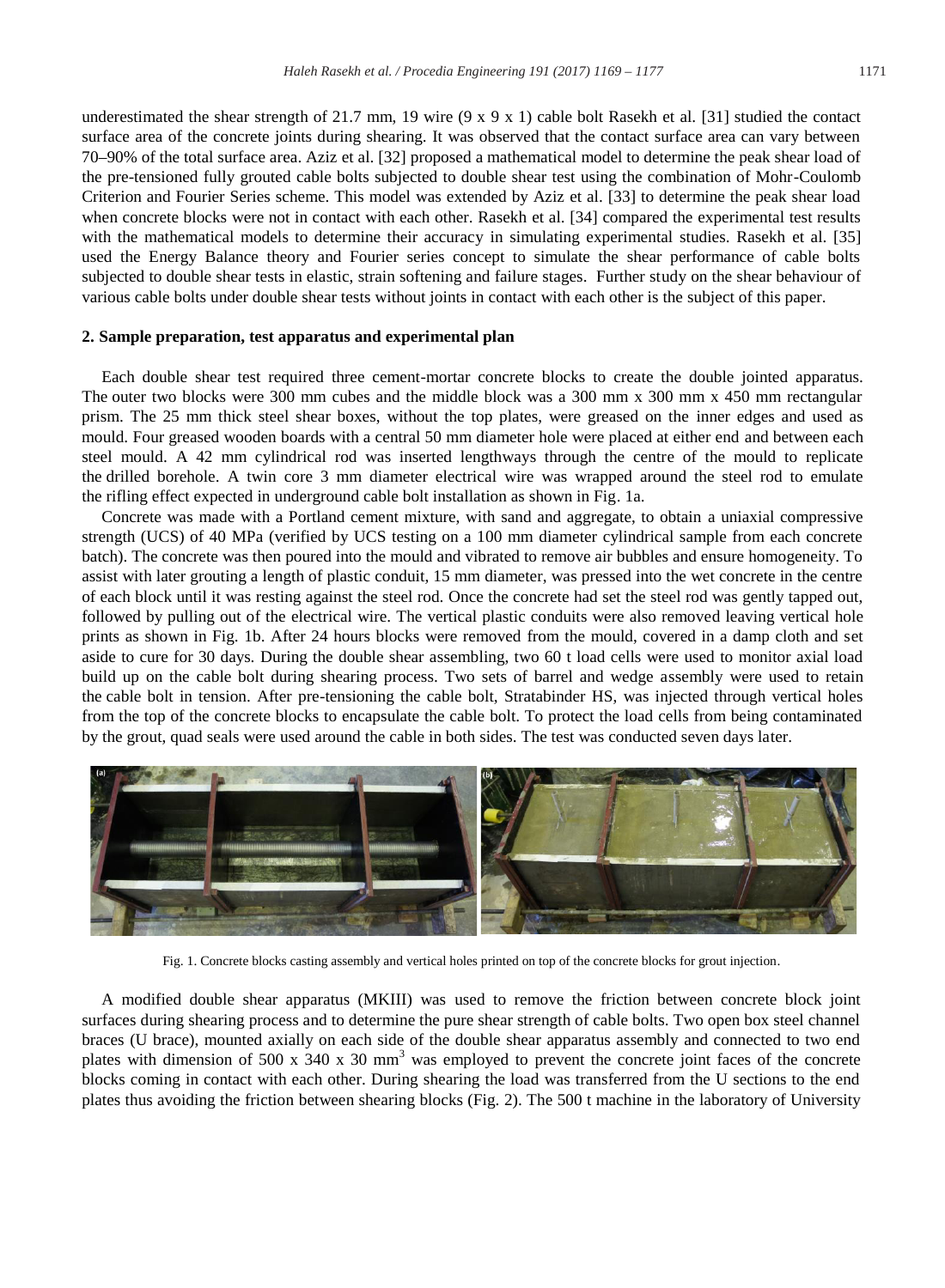of Wollongong was used to perform double shear tests. The rate of shear displacement was set by the digital controller at 1 mm/min. The shear load was applied to the sample using a hydraulic jack located on top of the instrument. The middle concrete block was moved in the vertical direction. The amount of shear and normal load and shear displacement were recorded by a data taker.



Fig. 2. Double shear assembly without friction between concrete blocks.

Thirteen double shear tests were conducted using five different types of cable bolts as shown in Table 1, showing the number of wire strands, cable bolt diameter, typical strand yield strength, lay length and elongation at strand failure. 40 MPa concrete blocks were used as host medium.

| Cable bolt type                            | Wire<br>Strand<br>No. | Dia.<br>(mm) | Cable<br>geometry | <b>Typical Strand</b><br>Yield Strength<br>(kN) | Typical strand<br>breaking load<br>(kN) | Lay<br>length<br>(mm) | Elongation at<br>strand failure (%) |
|--------------------------------------------|-----------------------|--------------|-------------------|-------------------------------------------------|-----------------------------------------|-----------------------|-------------------------------------|
| Plain SUMO                                 | 9                     | 28           | <b>Bulbed</b>     | 568                                             | 635                                     | 400                   | $5 - 7$                             |
| <b>ID-SUMO</b>                             | 9                     | 28           | <b>Bulbed</b>     | 568                                             | 635                                     | 400                   | $5 - 7$                             |
| Plain 19<br>wire $(9 \times 9 \times 1)^*$ | 19                    | 21.7         | No bulb           |                                                 | 590                                     | 300                   |                                     |
| Plain MW10                                 | 10                    | 31           | No bulb           | $\overline{\phantom{0}}$                        | 687                                     | 600                   | $5 - 6$                             |
| Spiral MW9                                 | 9                     | 31           | No bulb           | -                                               | 608                                     | 600                   | $5 - 6$                             |

Table 1. Cable bolt properties

\* 19 wire (9 x 9 x 1) twin layer seal construction cable strand.

#### **3. Test results and discussions**

Table 2 shows the result of conducted tests including peak shear load and the corresponding shear displacement. This provides a good comparison with regard to cable bolt type (surface profile type, lay length and ultimate tensile strength) and pretension load. Plain SUMO with 0 t pretension load, Plain MW10 with 0 t pretension load and Spiral MW9 with 0 t pretension load did not reach their peak shear load in 100 mm of shear displacement. This table shows the percentages of shear strength of each cable bolt to its Ultimate Tensile Strength (UTS). The average is about 67%, which shows that the shear strength of a cable bolt is approximately 65% of its UTS value as expected based also on the theoretical calculation.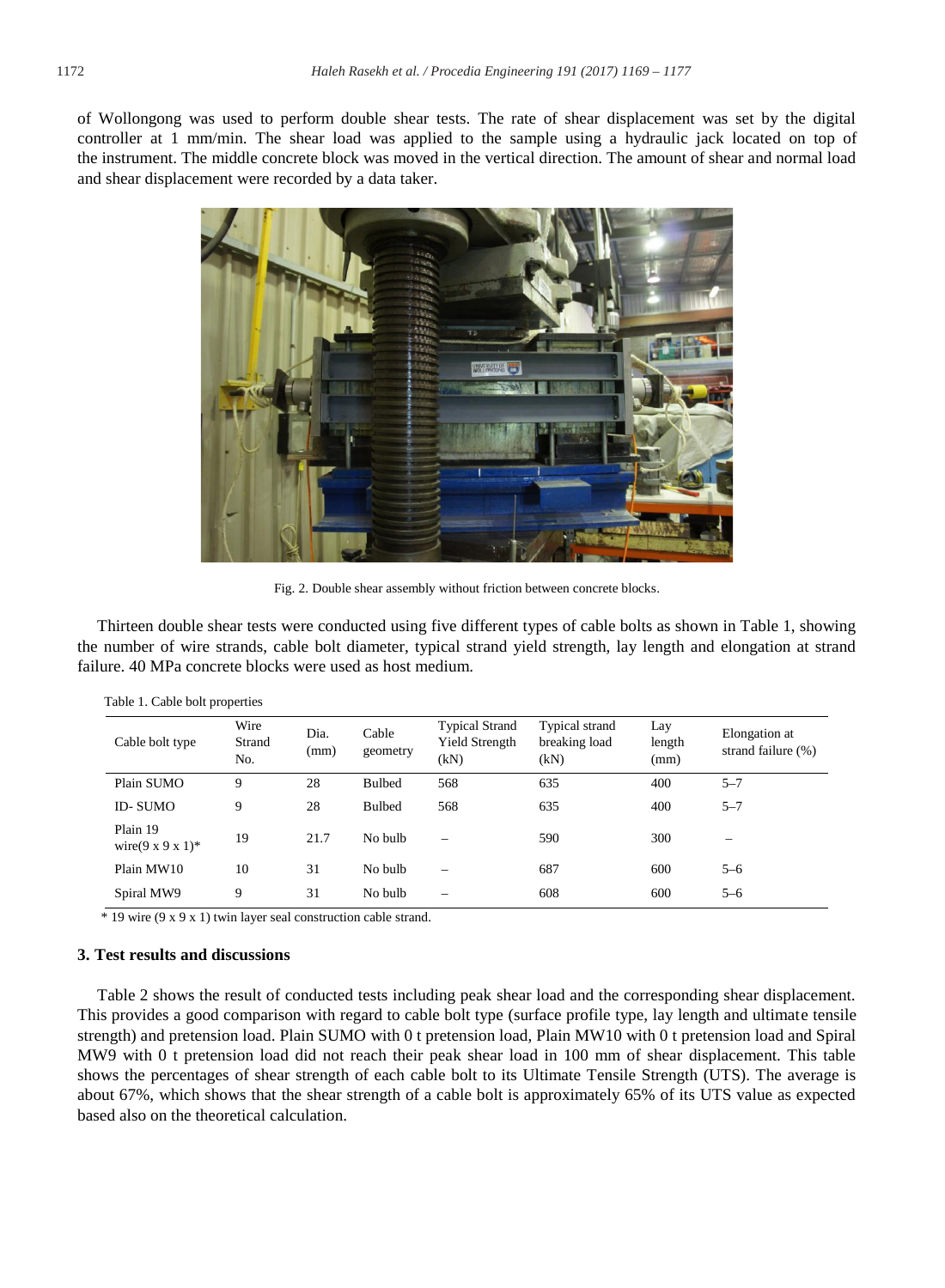| Test<br>No.    | Cable                                 | Cable Dia.<br>(mm) | Hole Dia.<br>(mm) | Pre-Tension<br>(kN) | Peak Shear<br>Load $(kN)$ | Shear Displacement at<br>Peak Shear Load (mm) | Shear<br>Strength/UTS (%) |
|----------------|---------------------------------------|--------------------|-------------------|---------------------|---------------------------|-----------------------------------------------|---------------------------|
| 1              | Plain 19 wire $(9 \times 9 \times 1)$ | 21.7               | 30                | $\mathbf{0}$        | 884                       | 76.8                                          | 74.9                      |
| 2              | Plain 19 wire $(9 \times 9 \times 1)$ | 21.7               | 30                | $\boldsymbol{0}$    | 761                       | 98.8                                          | 64.5                      |
| 3              | Plain 19 wire $(9 \times 9 \times 1)$ | 21.7               | 30                | 100                 | 738                       | 92.3                                          | 62.5                      |
| $\overline{4}$ | Plain 19 wire $(9 \times 9 \times 1)$ | 21.7               | 30                | 160                 | 774                       | 86                                            | 65.6                      |
| 5              | Plain SUMO                            | 28                 | 42                | $\mathbf{0}$        | 886*                      | 100                                           | 69.8                      |
| 6              | Plain SUMO                            | 28                 | 42                | 150                 | 852                       | 88.2                                          | 67.1                      |
| 7              | <b>ID-SUMO</b>                        | 28                 | 42                | $\boldsymbol{0}$    | 815                       | 93.4                                          | 64.2                      |
| 8              | <b>ID-SUMO</b>                        | 28                 | 42                | 150                 | 767                       | 85.7                                          | 60.4                      |
| 9              | Plain MW10                            | 31                 | 42                | $\mathbf{0}$        | 878*                      | 105                                           | 63.9                      |
| 10             | Plain MW10                            | 31                 | 42                | 150                 | 923                       | 88.5                                          | 67.2                      |
| 11             | Spiral MW9                            | 31                 | 42                | $\overline{0}$      | 939*                      | 105                                           | 77.2                      |
| 12             | Spiral MW9                            | 31                 | 42                | 75                  | 907                       | 89.7                                          | 74.6                      |
| 13             | Spiral MW9                            | 31                 | 42                | 150                 | 837                       | 88.5                                          | 68.8                      |

Table 2. Test results.

\* The shown value is not peak shear load because the cable did not break. Stratabinder grout was used to install the cables in 40 MPa concrete.

#### *3.1. Effects of pretension load*

Fig. 3 shows the effect of pretension load on the peak shear load of various cable bolts. It was observed that the peak shear load decreases by increasing the pretension load of all the five types of tested cable bolts. The exception to the trend was the peak shear load for Plain MW10 as the cable bolt did not reach its peak shear load at 0 t pretension load. Moreover, the shear displacement at peak shear load decreased by increasing the pretension load. Further tests are planned for MW10 cable bolt. Also note that the four plain 19 wire cable bolt results are arranged in two groups (tests 1 and 4 in one group and tests 2 and 3 in another). This is because of different techniques were used to stop grout leaking out of the blocks during cable bolt installation process.



Fig. 3. Effect of pretension load on peak shear load.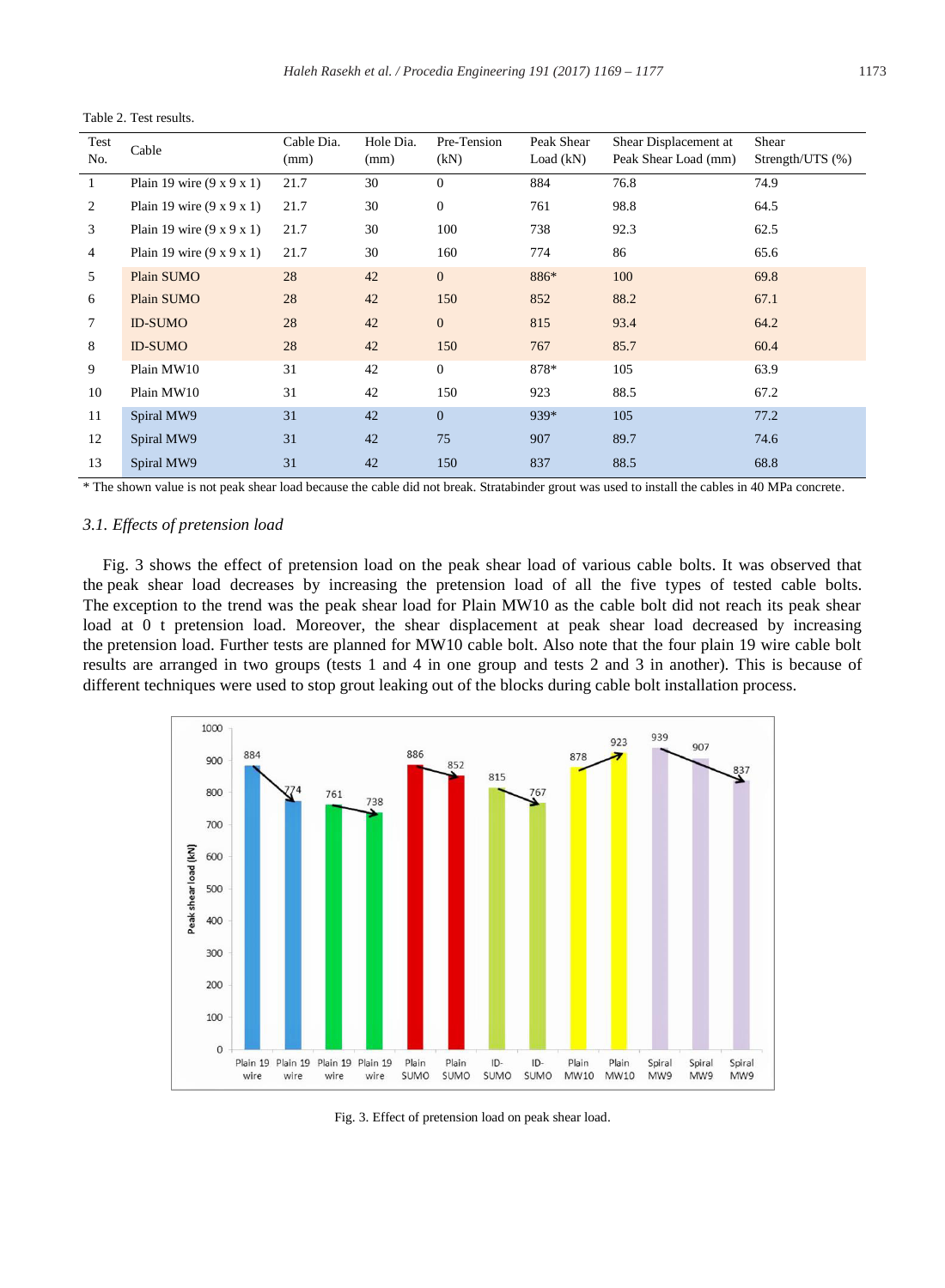#### *3.2. Effect of cable type*

Figs. 4 and 5 show the comparison between peak shear loads of different types of cable bolts subjected to 0 and 15 t pretension loads. The result shows that Plain MW10 had the highest peak shear load at 15 t pretension loads. The comparison in 0 t pretension load was difficult with other tested cables because the plain SUMO, spiral MW9 and plain MW10 did not fail in 100 mm of shear displacement. The higher shear strength of plain MW10 was due to the cable strand having ten wires instead of nine wires of SUMO and MW9 cable bolts. Other features of MW10 cable include high tensile strength of 70 t, greater wire lay length of 600 mm and plain cable surface profile type.

#### *3.3. Cable bolt's mode of failure*

Figs. 6 and 7 show the failure angle and modes of failure in MW10 cable bolt. The cable bolt failed completely on one side. As Fig. 7 shows, the failure in the cable bolt was observed to be a combination of both shear and tensile failure.

#### *3.4. Cable bolt's deflection*

Fig. 8 shows the extent of concrete deformation zone around the bent section of the sheared cable surrounding sheared joint planes. The level of deflection at the hinge point is clearly evident from the extent of deformation shown in Fig. 8. Result from Table 3 illustrates that the extent of concrete deformation in various tests which ranges between 65 mm and 110 mm with an average of 85 mm. The amount of cable bending was more than three times of its diameter.

#### *3.5. Equipment modification*

It is clear from this study that, due to the addition of braces on the double shear testing apparatus; the results of cables in shearing were found to be more consistent with past studies where the influence of joint surfaces occurred. However, the concrete deformation at hinge points is excessive, which leads to the cracking of concrete blocks. One way of achieving comparative shear failure values of cables, in both the single and double shear tests, would require shearing the cables in concrete blocks of similar confinement. Fig. 9 shows the new version of the double shear apparatus which will allow equal confinement to be applied to the host medium. Such confinement will allow identical torqueing of the concrete medium irrespective of the testing technique. Thus the applied confinement loads will be similar to tests conducted in single shearing as well in cable pull tests carried out by Chen et al. [23, 24], and Mackenzie et al. [36].



Fig. 4. Peak shear loads of different types of cable bolts subjected to 0 t pretension load.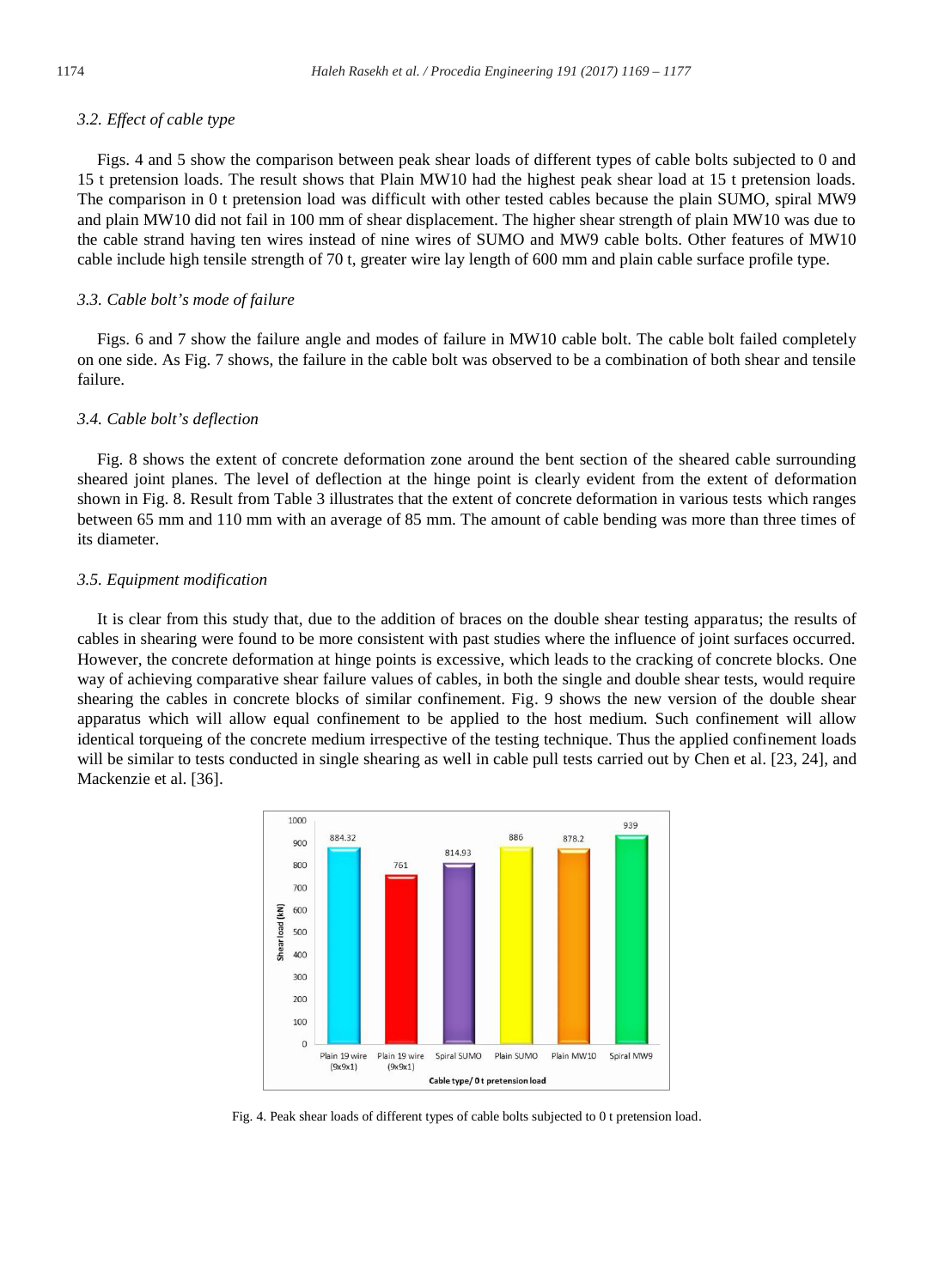

Fig. 5. Peak shear loads of different types of cable bolts subjected to 15 t pretension load.



Fig. 6. Failure angle of cable bolt.





Fig. 7. Tensile and shear failure of cable bolt. Fig. 8. Zone of concrete deformation due to cable bending in shear.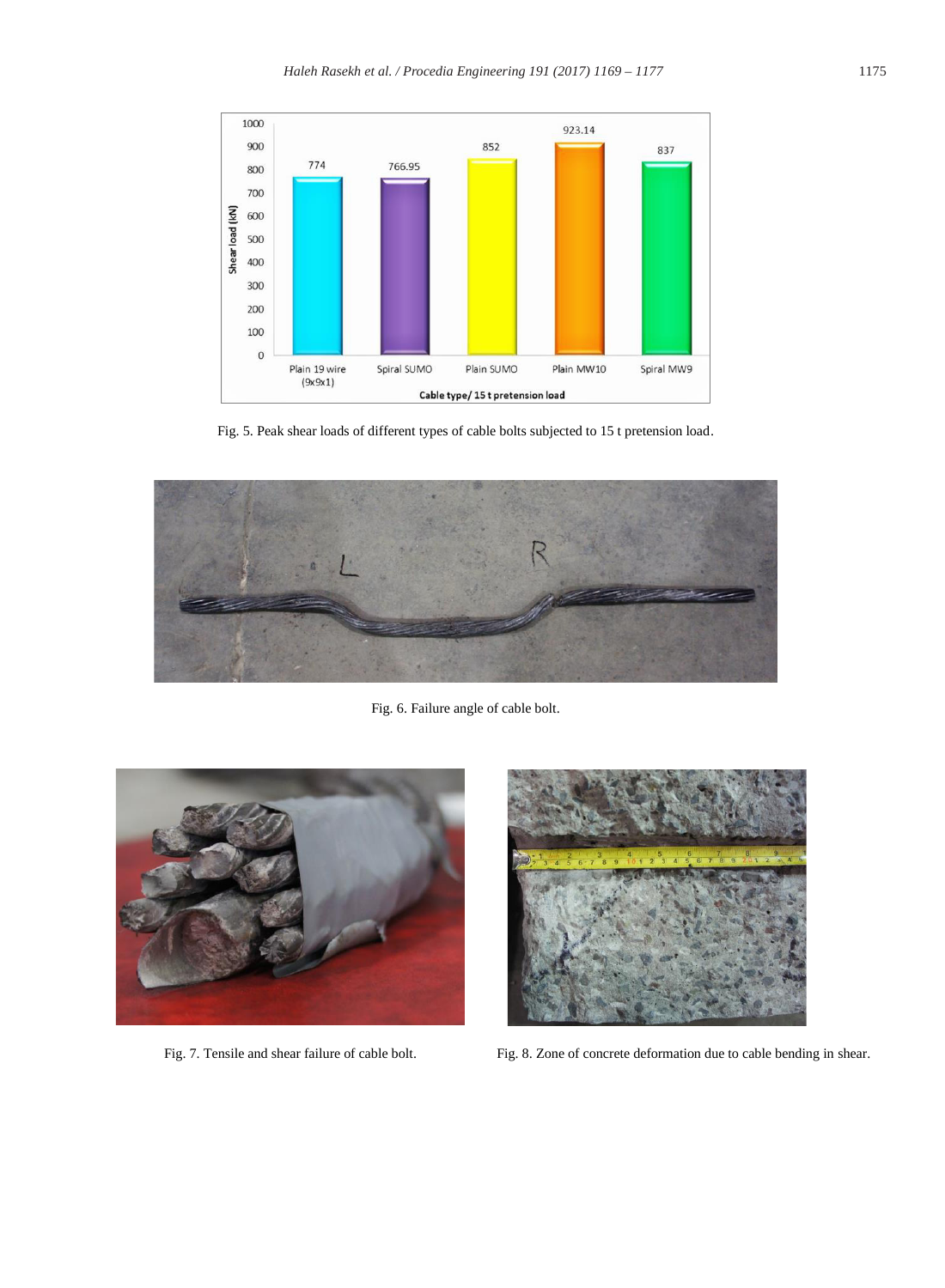

Fig. 9. Double shear apparatus MKIV.

Table 3. Comparison between cable bolts deflection and diameter.

| Test No. | Cable                                 | Pre-tension $(kN)$<br>$Dia.$ (mm) |      | Extent of concrete deformation (mm) | Cable bolt deflection. |
|----------|---------------------------------------|-----------------------------------|------|-------------------------------------|------------------------|
|          |                                       |                                   |      |                                     | <b>Diameter</b>        |
|          | Plain 19 wire $(9 \times 9 \times 1)$ | $\Omega$                          | 21.8 | 65                                  | 2.98                   |
| 2        | Plain 19 wire $(9 \times 9 \times 1)$ | $\mathbf{0}$                      | 21.8 | 70                                  | 3.21                   |
| 3        | Plain 19 wire $(9 \times 9 \times 1)$ | 100                               | 21.8 | 60                                  | 2.75                   |
| 4        | Plain 19 wire $(9 \times 9 \times 1)$ | 160                               | 21.8 | 85                                  | 3.90                   |
| 5        | Plain SUMO                            | $\mathbf{0}$                      | 28   | 90                                  | 3.21                   |
| 6        | Plain SUMO                            | 150                               | 28   | 110                                 | 3.93                   |
| 7        | <b>ID-SUMO</b>                        | $\mathbf{0}$                      | 28   | 95                                  | 3.39                   |
| 8        | <b>ID-SUMO</b>                        | 150                               | 28   | 75                                  | 2.68                   |
| 9        | Plain MW10                            | $\mathbf{0}$                      | 31   | 100                                 | 3.23                   |
| 10       | Plain MW10                            | 150                               | 31   | 105                                 | 3.38                   |
| 11       | Spiral MW9                            | $\mathbf{0}$                      | 31   | 90                                  | 2.90                   |
| 12       | Spiral MW9                            | 75                                | 31   | 90                                  | 2.90                   |
| 13       | Spiral MW9                            | 150                               | 31   | 105                                 | 3.39                   |

#### 4. **Conclusions**

The shear performance of pre-tensioned fully grouted cable bolts were studied by conducting a series of experimental double shear tests on five different types of cable bolts without contacts of concrete blocks surfaces to determine their pure shear strength. The following conclusions are drawn from this investigation:

- The plain cable bolt provides higher shear strength irrespective of the cable type.
- The shear load and shear displacement at peak shear load decreases by increasing the pretension load.
- The shear strength of each cable bolt was 67% on average of its Ultimate Tensile Strength.
- The double shear tests should be modified to permit the application of confinement load to the host medium. The availability and consistency of the concrete confinement would enable comparative tests to be carried out on tendons irrespective of the shear apparatus types as long as other factors and parameters remain the same.

#### **References**

- [1] Safe work Australia, Work fatalities, 2016. http://www.safeworkaustralia.gov.au/sites/swa/statistics/work-related-fatalities/pages/workerfatalities.
- [2] P.G. Fuller, P. O'Grady, Flexibolt flexible roof bolts: a new concept for strata control, In 12th Conference on Ground Control in Mining, 1993, pp. 24–34.